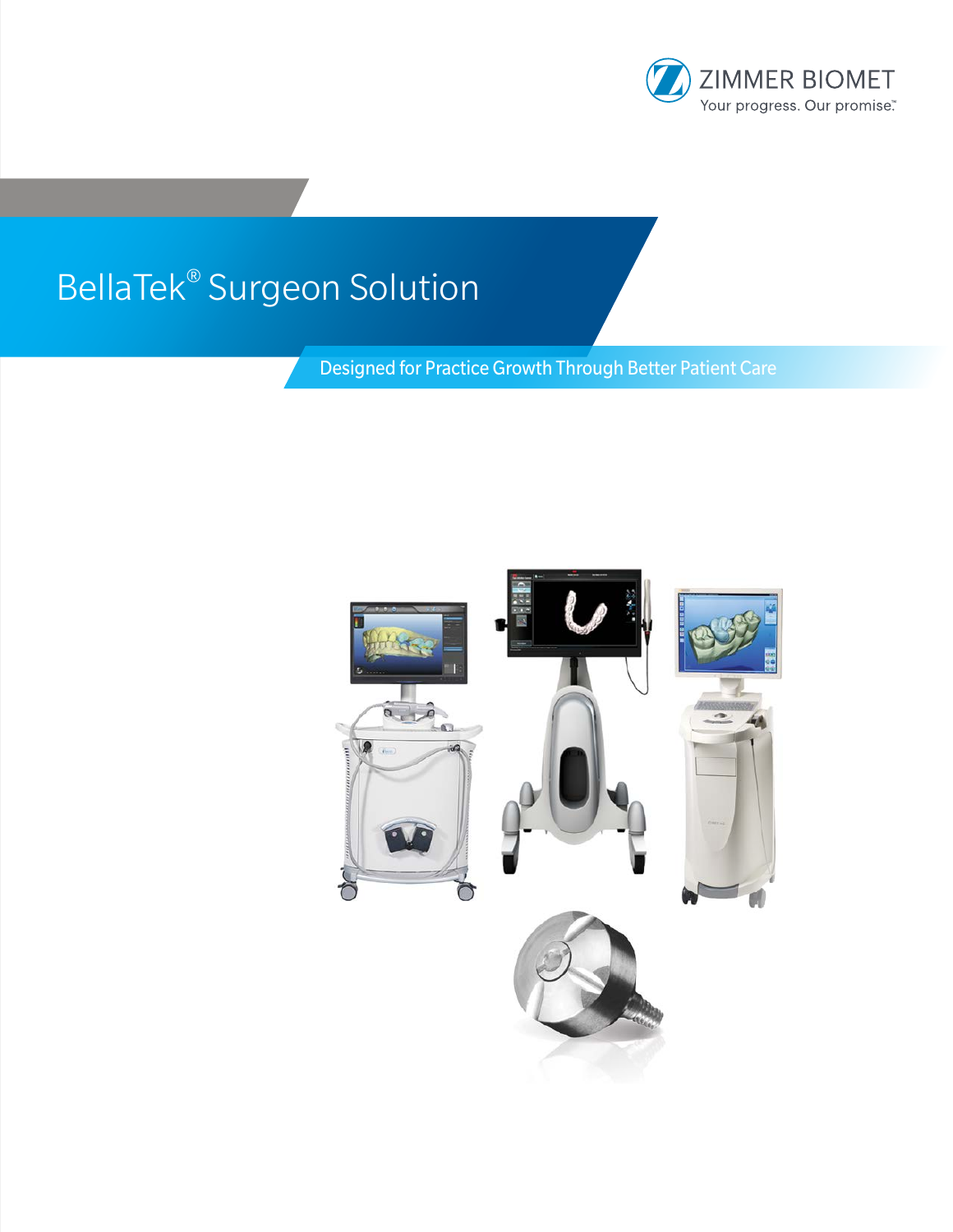# How Does Your Practice Grow?

The BellaTek Encode® Impression System simplifies the restorative process, attracting new referrals who can then create custom Patient Specific Restorations®. Simple communication and restorative support result in a higher level of production.



#### No Inventory

- No abutments to place means an increase in production
- Enhanced Communication
- Simplified process with highly aesthetic outcomes
- Value-added Service To Referrals
- 

## BellaTek Surgeon Solution

### Designed for Practice Growth Through Better Patient Care

Make implant dentistry simple for your referrals. The BellaTek Surgeon Solution offers a gateway to clinicians unfamiliar with dental implants. You scan the patient, which makes it much easier for your referral to complete the case<sup>1</sup>.

### Imagine if you could convert more three-unit bridges a year to a single implant<sup>2</sup>!

### Average Incremental Account Growth<sup>3</sup>



### A Better Patient Experience!

• Differentiate your practice from the competition

### One Abutment - One Time™

No need to remove the healing abutment, preserving tissue and resulting in aesthetic outcomes.

### Fewer Visits

Treatment time is decreased.

### No Goop!

More comfortable impression.

1 Levin R. Determining factors for implant referral rates. Implant Dentistry. 11(4); 312-14, 2002.

- 2 Eckert S. Prognosis rules in a depressed economy. International Journal of Oral & Maxillofacial Implants;2009, Vol. 24 Issue 3, 383.
- 3 IOS BLT Business Model Results, Biomet 3i, Palm Beach Gardens, FL January 2011 - June 2012; n = 40.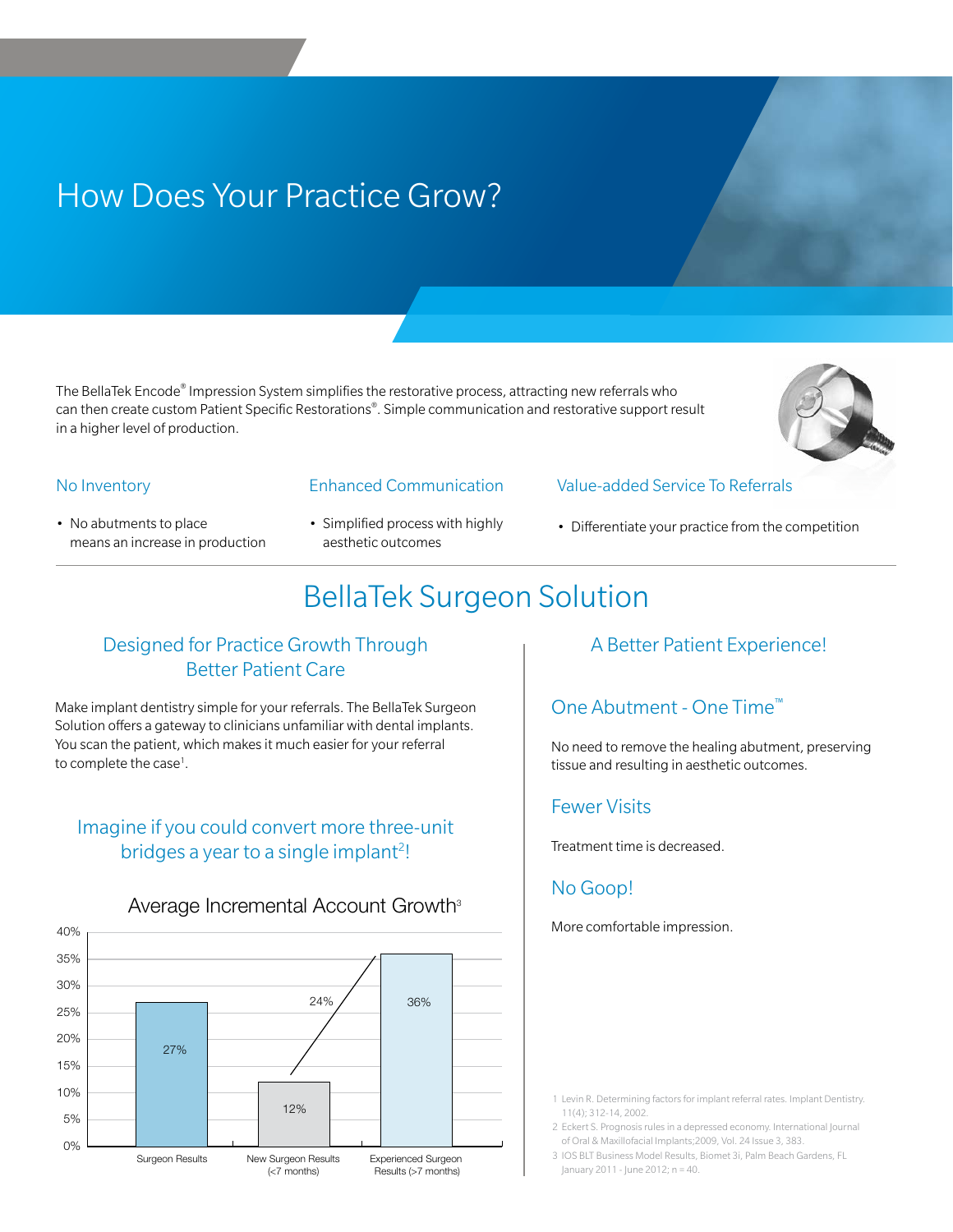

# Intraoral Scanning: A Tool That May Help To Grow Your Practice

### The Tools You Need



### **Consulting**

The Zimmer Biomet Dental team will consult with you to determine the best course of action based on your practice goals and we will work to provide outstanding customer service along the way.

### **Collaboration**

With the patient in mind, it is essential to collaborate with a good laboratory that is capable of enhancing the communication between the entire team, ensuring that your referring dentists will have as much control as they desire throughout.



### Patient Outcomes

The end result is a custom abutment that is patient specific and highly aesthetic, making cement cleanup easy and predictable.

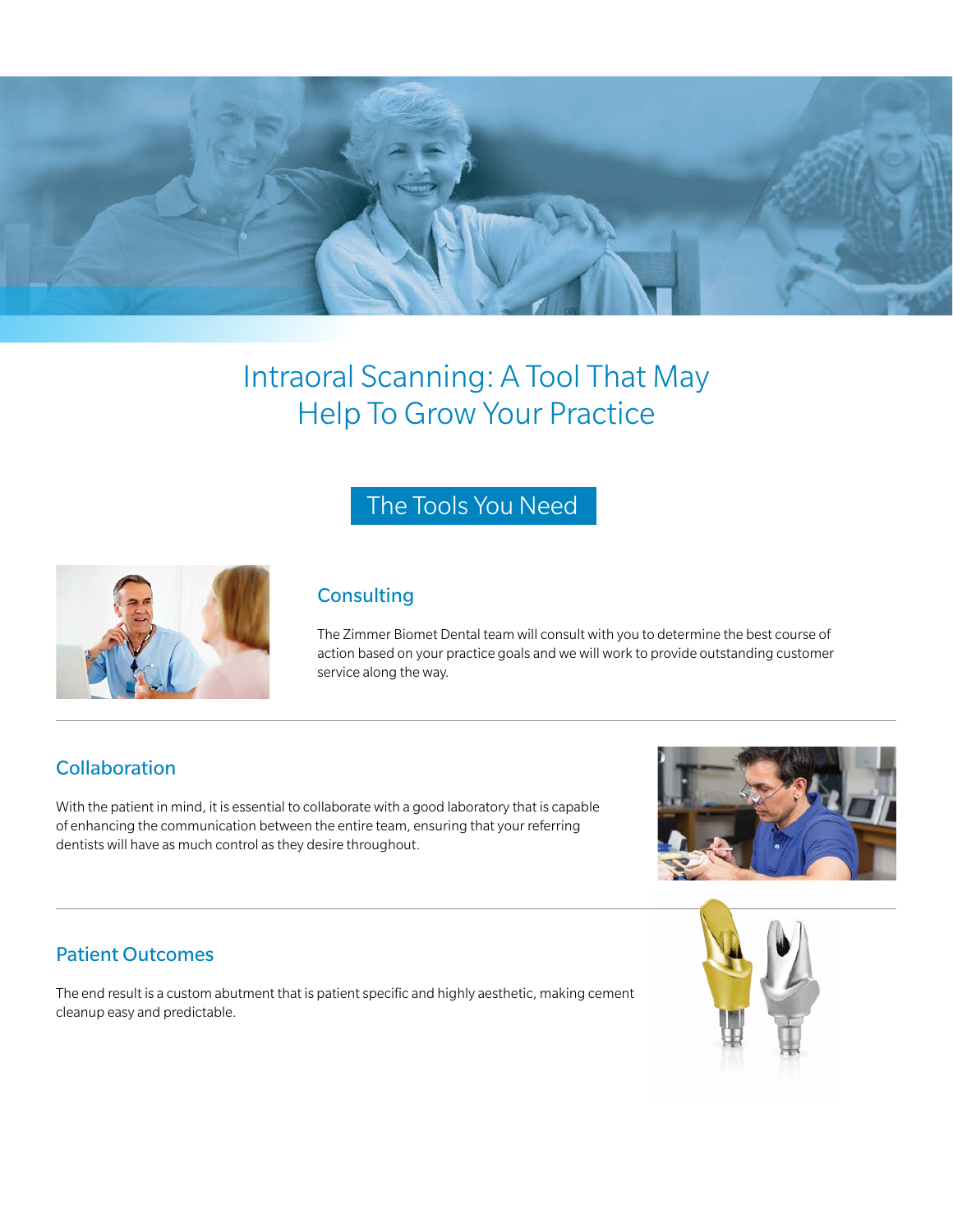

### **Testimonials**

"Using the iTero® Scanner is the ultimate in customer service, as it benefits both referring dentists and mutual patients. Creating a digital scan of a BellaTek Encode Abutment saves time for both the patient and dentist because it eliminates the need for an impression appointment. Implant restorations created in this way are accurate, saving further time for the dentist at the time of insertion. I have been using the scanner for the past year and I am delighted to be able to offer this service to my patients and referring dentists."

> *– Avrum Goldstein, DMD Periodontist, N. Falmouth, MA*

"The introduction of the 3M™ Lava Intraoral Scanner in combination with the Bellatek Encode custom abutment system has revolutionized the way my referrals and I practice implant dentistry. We now have the ability to provide aesthetic restorations while providing a very comfortable and pleasant patient experience. It has also simplified more complex cases and given my referring clinicians valuable chair time to provide additional dentistry they previously spent on implant impressions. I can only see this system increasing my implant referrals more and more."

> *– G. Rawleigh Fisher DDS, MD Oral Surgeon, Lake Charles, LA*

"One of the few new dental technologies that actually reduces treatment cost by eliminating impression materials and trays, while providing state-of-the-art care for our patients. Scanning technology has helped brand and grow our practice as a leading resource in our area, directly impacting our referral base."

> *– Munib Y. Derhalli† , DMD, MS, MBA Periodontist, Vancouver, WA*

"Over the past year I have had excellent results incorporating CEREC® Bluecam into my practice. The new CEREC Omnicam has allowed me to introduce intraoral scanning into the operating room and immediately following implant fixture placement, I perform the intraoral scan of the BellaTek Encode Healing Abutment. My patients and referrals appreciate that my practice continues to be on the cutting edge of technology, which proves to be better for them and my practice."

> *– Robert A. del Castillo† , DMD, Periodontist, Miami Lakes, FL*

"Using my iTero Digital Scanner has been a big hit with my referrals. Its simplified process with BellaTek Encode Abutments saves time at their offices at the crown seating appointments. It is also appreciated by my patients who have had trouble with traditional impression techniques."

> *– Michael A Burnham, DDS, MD, Oral Surgeon, Thornton, CO*

"I have been using this technology for the past two years now. It's a great tool because it improves the communication and strengthens the working relationship between the implant surgeon and the restorative dentist. It significantly saves chair time both for the restorative practitioner and the patient by eliminating an impression appointment. Furthermore, the patients love the Encode/digital impression process. It's the future of implant dentistry."

> *– Eric Lacoste, BSc, DMD, MSc, FRCD (c), MBA Periodontist, Laval, Quebec, Canada*

"An iTero Scanner was purchased for our practice in 2011. To date, we have had a favorable response from our referring practices to digital impressioning. The ease of restorations, the quick processing protocol and patient comfort are considerations that each office has embraced."

> *– Michael Caruso, DDS, Oral Surgeon, White Plains, NY*

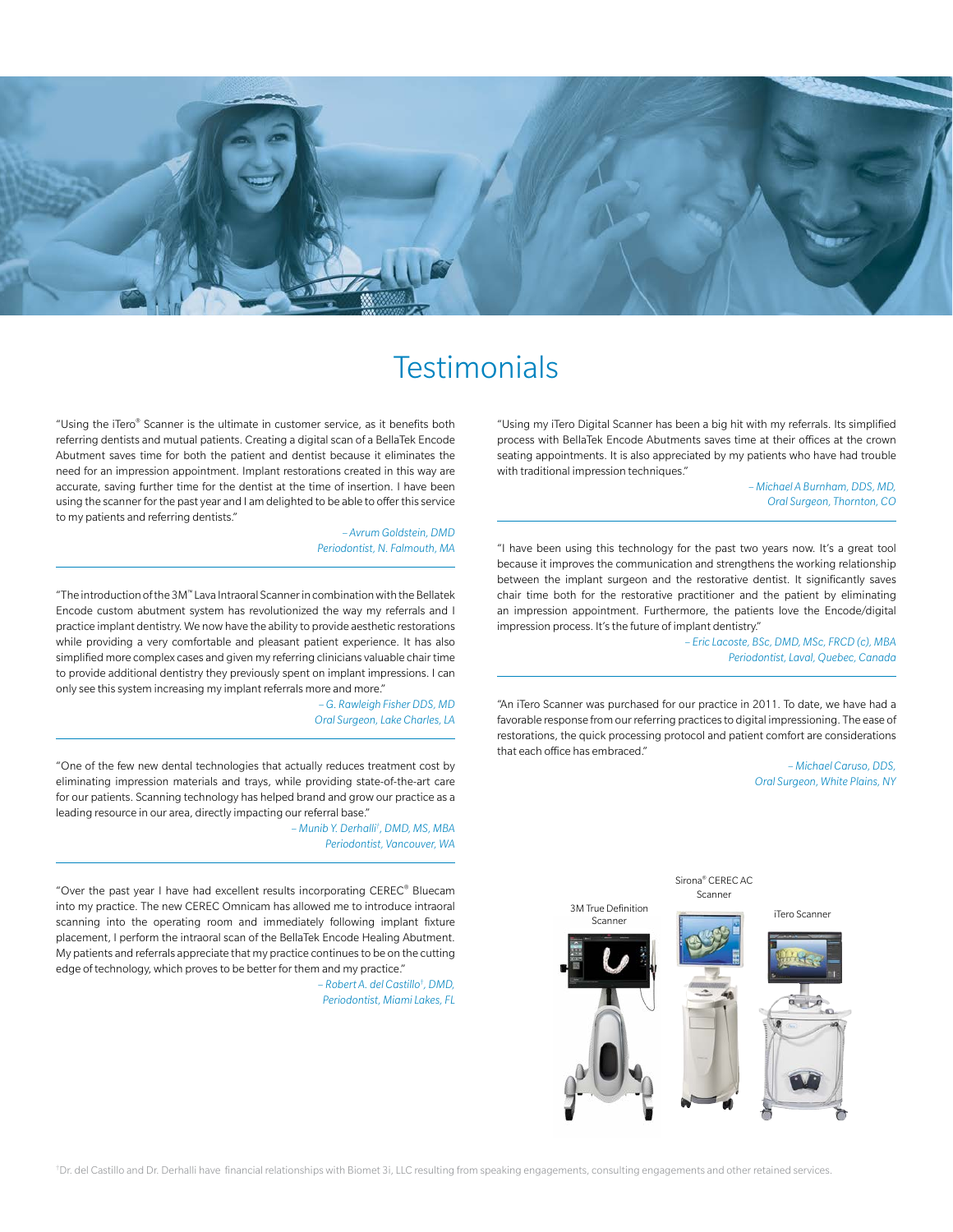### Patient Benefits

Fewer visits to the clinician's office Intraoral scanning can be taken on the last visit to the specialist.

Increased patient satisfaction Quicker process and more comfort.

Better functional outcomes Customized abutment. No abutment swapping.

### Surgeon Benefits

Differentiation from competitors Promotion of referrals creates value.

Standardized laboratory fee makes case costs predictable

### Restoring Clinician Benefits

Simplified process, single appointment No more impression. No parts or pieces.

Increased patient satisfaction; increased practice growth through better patient care Quicker process and more comfort.

No need to prepare teeth

### Laboratory Benefits

#### Simplified process

No need to create working models. No special articulator needed and no need to mail anything to the Zimmer Biomet Milling Center.

Branding opportunity Opportunity to touch new customers.

Increase in crown and bridge cases